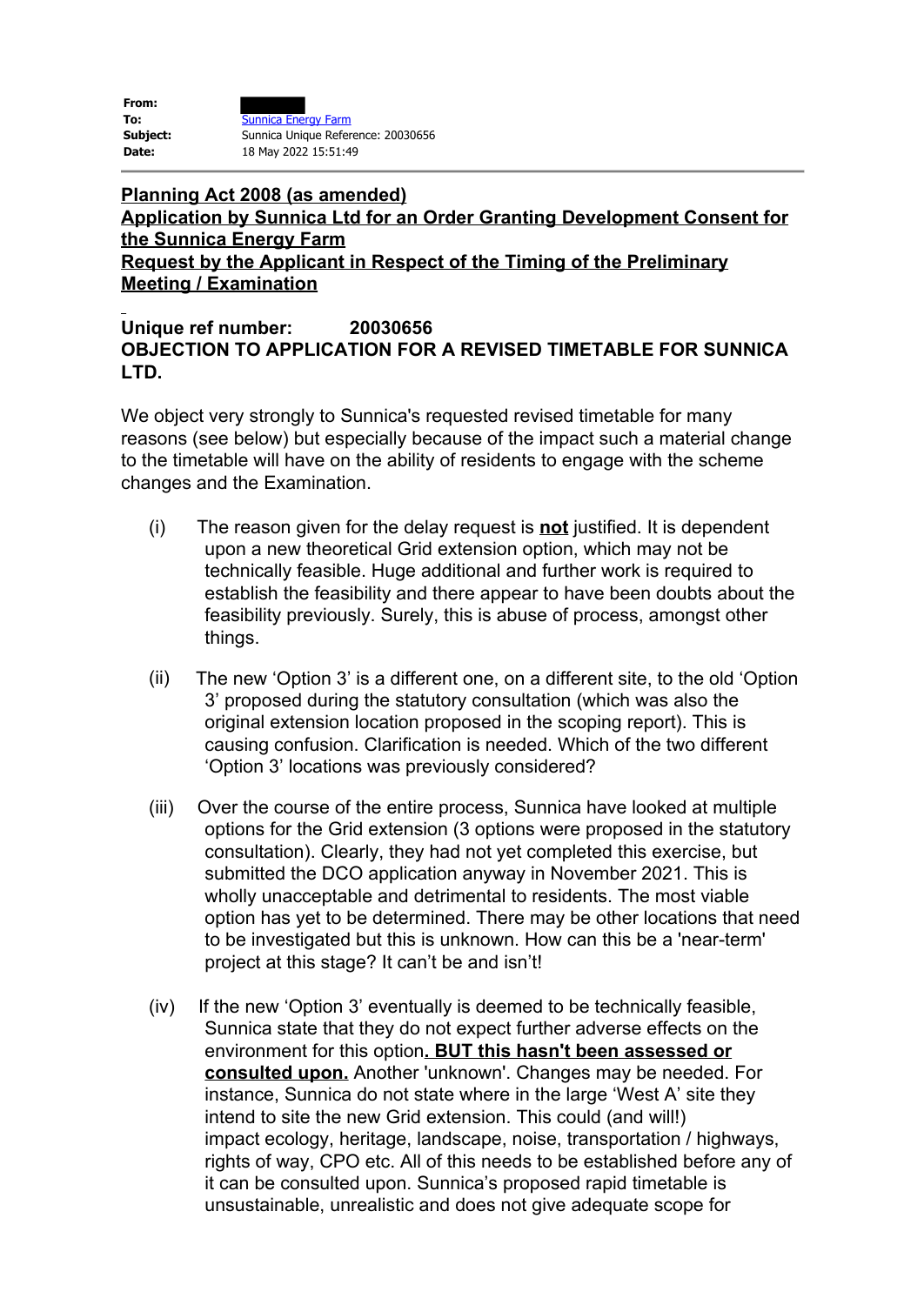consultation and/or proper consideration and response to the consultation.

- (v) It is unclear whether National Grid and Sunnica can work together to resolve this quickly and/or within the proposed rapid timeframe. Sunnica was first informed of this problem by National Grid on 10 March 2022 but as of 28 April 2022 formal reasons had not been produced by National Grid for Sunnica.
- (vi) Sunnica and National Grid seem to disagree and be at odds with each other. The Grid extension is a fundamental part of the scheme and should have been established prior to submission of the application. This is yet another aspect of this DCO application that is incomplete (as has been indicated by the local authorities, parish councils, and many other residents and stakeholders). There are already many parts of the DCO that cannot be assessed because of the lack of information and this is another item to add to that list. It is unreasonable for the applicant to suggest a further, as yet unassessed, change to the scheme to add to this list of 'unknown' information.
- (vii) The proposed rapid timetable for resolving this issue is over-optimistic and likely to result in further delays being necessary. This is unfair and it affects the ability of local residents to participate. Typically, Sunnica is suggesting the Examination should start at the beginning of peak holiday season, school summer holiday period, etc. Many residents have prebooked plans during this time. It is wholly unfair and prejudicial to expect residents **WHO DON'T WANT THIS SCHEME**, and who have had this Scheme hanging over them for over 3 years already, to accommodate further unknown delays and expense.
- (viii) There is an unfair expectation and lack of consideration on the part of Sunnica with regard to the amount of time (and expense) that people have spent reviewing their DCO application documents. To suggest they will 'simply' issue revised DCO documents demonstrates a lack of appreciation of this. It will not be possible in some cases for these revised DCO documents to be re-reviewed by residents or experts during the proposed rapid timeframe. This will hinder people's ability to comment on the scheme and participate in the examination.

**SUMMARY:** In the unlikely event that the proposed timetable is allowed to be amended, it is essential and only fair that the ExA have regard to the prejudice caused by this change and the rushed timetable that Sunnica has proposed, to the detriment of residents, to assess this change. If a new, more realistic timetable, based on known information, cannot be determined, the application must be withdrawn and Sunnica must be required to repay residents' enormous costs.

Kind regards